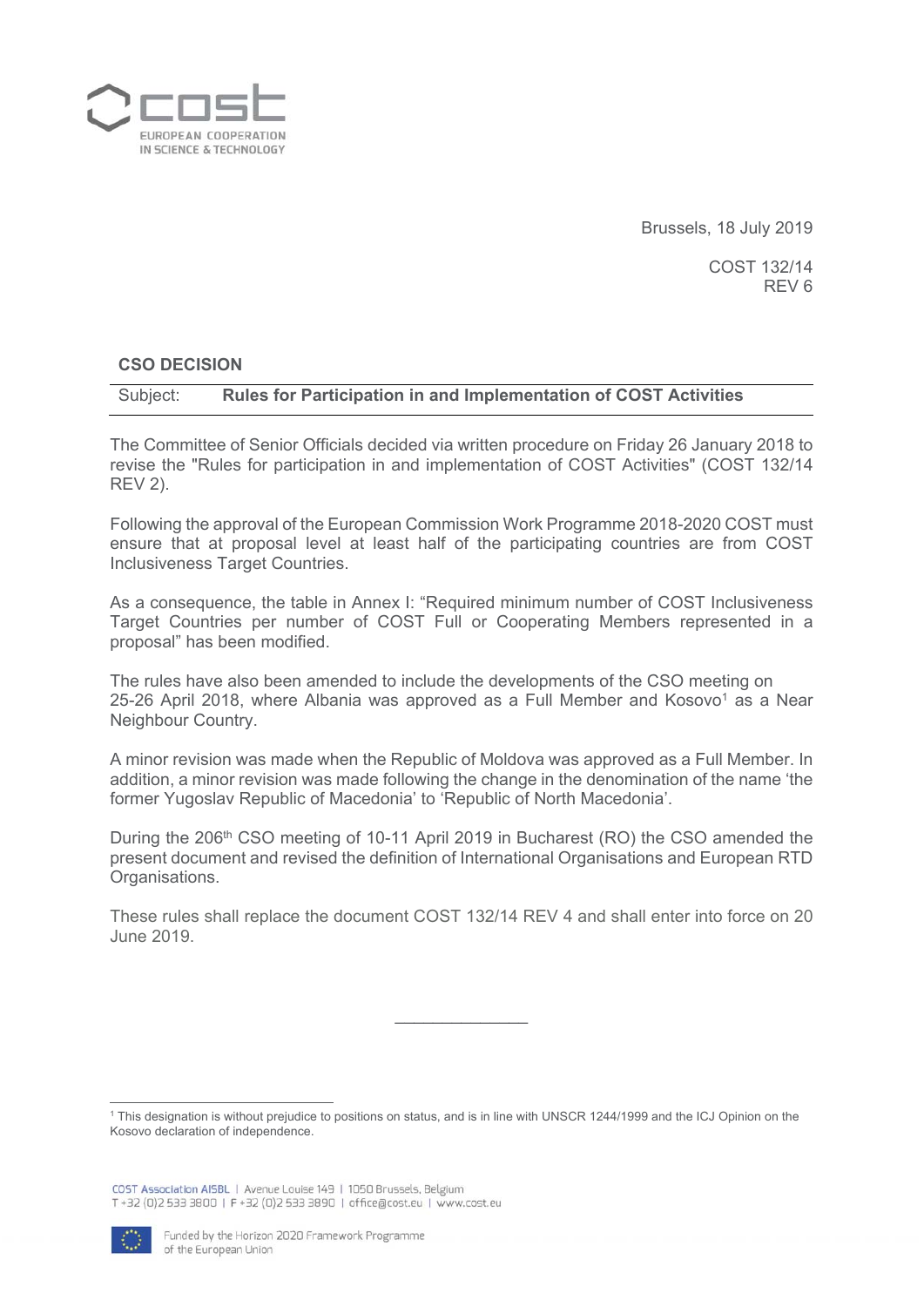

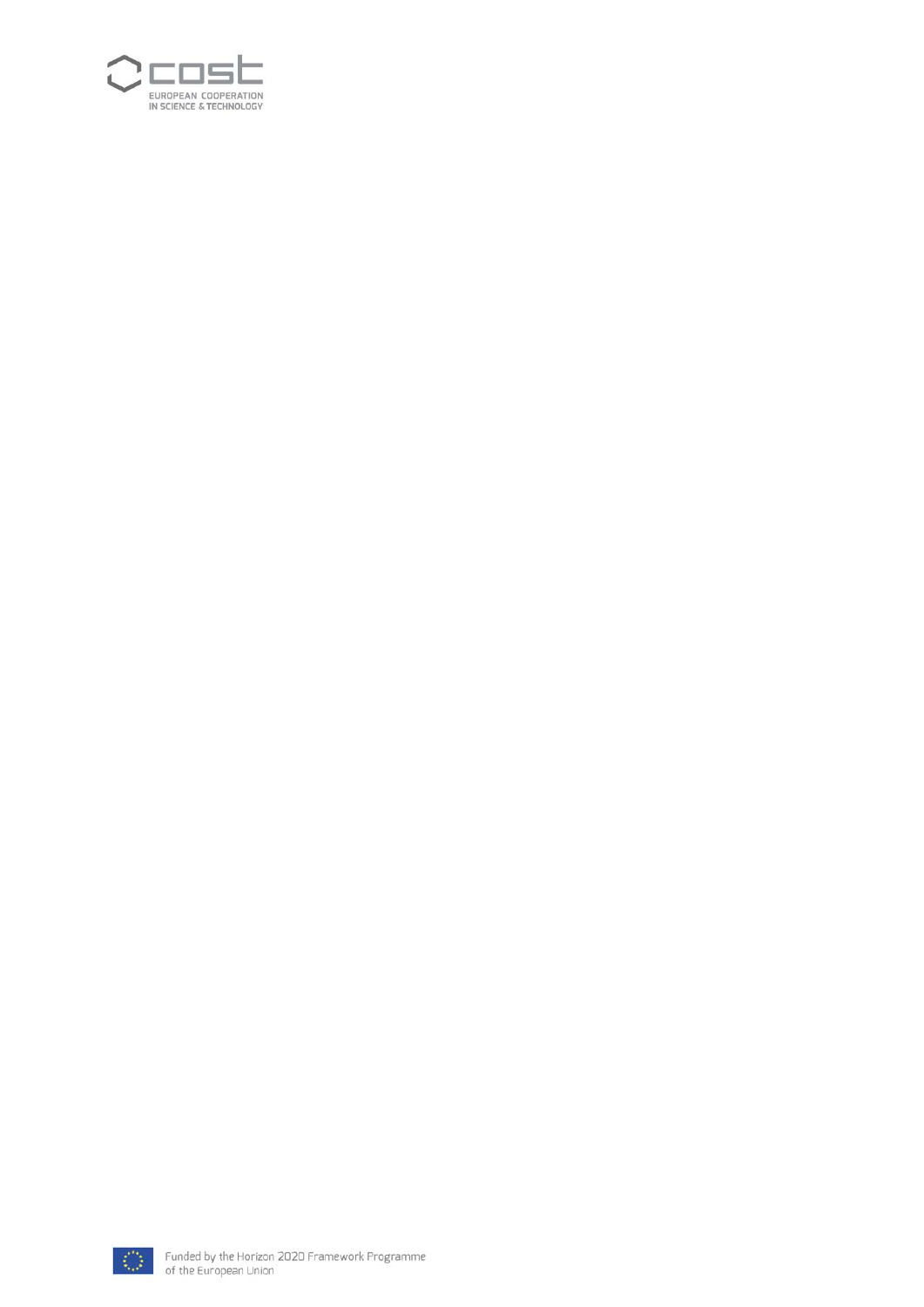

# **TABLE OF CONTENT**

| 1 <sub>1</sub><br>Rules related to the implementation of COST International Cooperation  10<br>2.<br>3.                                                                 |  |
|-------------------------------------------------------------------------------------------------------------------------------------------------------------------------|--|
| 4 <sup>1</sup><br>5.<br>5.1.                                                                                                                                            |  |
|                                                                                                                                                                         |  |
| Submission, Evaluation, Selection, and Approval of proposals for COST Actions  11<br>5.2.<br>5.3.                                                                       |  |
| Dissemination of Results and Outcomes, Intellectual Property and Open Access  12<br>6.<br>Eligibility and Reimbursement of expenses related to COST Activities 13<br>7. |  |
| 8.                                                                                                                                                                      |  |
|                                                                                                                                                                         |  |
| Required minimum number of COST Inclusiveness Target Countries per number of COST Full or                                                                               |  |
|                                                                                                                                                                         |  |

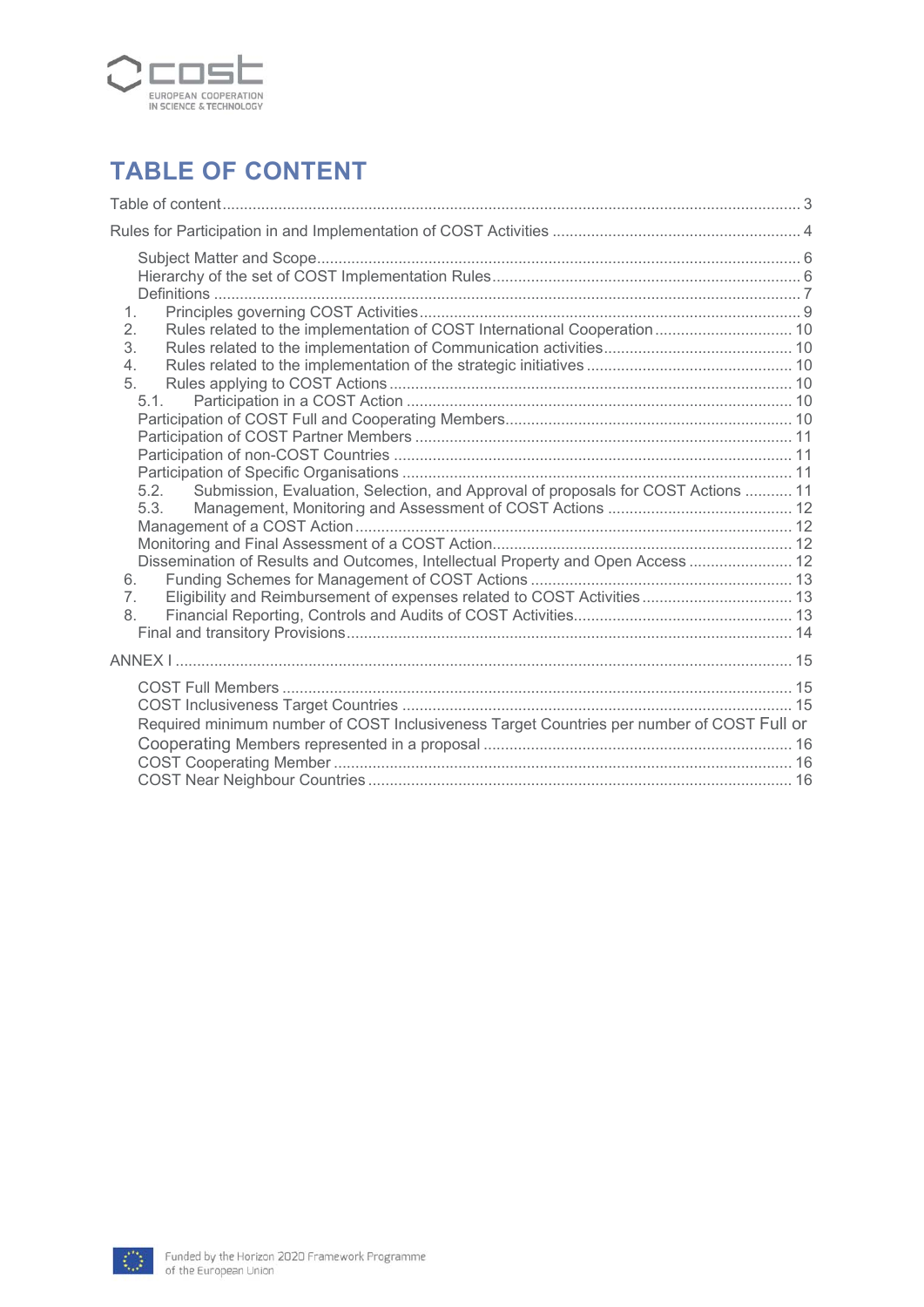

## **RULES FOR PARTICIPATION IN AND IMPLEMENTATION OF COST ACTIVITIES**

*COST (European Cooperation in Science and Technology) is a pan-European intergovernmental framework dedicated to networking activities for European researchers to jointly develop their own ideas and new initiatives across all scientific disciplines through trans-European coordination of nationally funded research activities. COST has been contributing to closing the gap between science, policy makers and society throughout Europe and beyond since its creation in 1971.* 

The COST Members, respecting the recommendation of the  $CSO<sup>2</sup>$  to implement COST through a legal entity under the legal form of an International not-for-profit Association under Belgian Law, have established the COST Association AISBL (hereinafter "COST Association") on 19 September 2013, of which they became Full Members.

COST has traditionally drawn its funding from the EU Framework Programmes, at the request of the EU Member States and with the approval of the European Parliament. For the seven years period of the EU Framework Programme Horizon 2020, a **Framework Partnership Agreement (FPA) was signed between the COST Association and the European Commission.** The agreement acknowledges the COST contribution to strengthening Europe's research and innovation capacities and the role that COST will play in Horizon 2020. In effect, the FPA addresses two major challenges of Horizon 2020, namely Europe in a changing world – inclusive, innovative and reflective Societies and Spreading Excellence and widening participation. In both cases, COST shall be referred to as a key contributor to the Programme strategic objectives, in particular given its support towards pan-European cooperation in science and technology.

The COST Association serves the COST mission according to principles of good governance and operates according to the principles of efficiency and effectiveness as well as assuring sound, lean and cost-effective management; it builds on the values of integrity, commitment and transparency and secures the management of public funds through high quality accountability and financial auditing measures; it allows for taking appropriate measures to prevent irregularities and fraud and does not entail any unnecessary costs to COST Members.

Against this background and

Considering the Statutes of the COST Association as revised on 14 Sept 2016;

Considering the Internal Rules of the COST Association;

the COST Committee of Senior Officials ("CSO") in accordance with its role as General Assembly of the COST Association,

Whereas:

- (1) The COST Intergovernmental Framework, hereafter referred to as "COST", was established at the first COST Ministerial Conference in 1971.
- (2) COST Full Members<sup>3</sup> have established an International not-for-profit Association, the COST Association, integrating the governance, management and implementation functions of COST.
- (3) COST contributes to the objective of strengthening the scientific and technological basis of the European Research Area by promoting European-based scientific and technological networking encouraging all stakeholders to share, create and apply knowledge, thereby encouraging Europe to become more competitive.

<sup>&</sup>lt;sup>3</sup> COST 4117/13 Resolution adopted by the European Ministers responsible for COST



<sup>-</sup>2 COST 4162/12 CSO recommendation on the COST New Implementing Structure during the next Framework Programme – Horizon 2020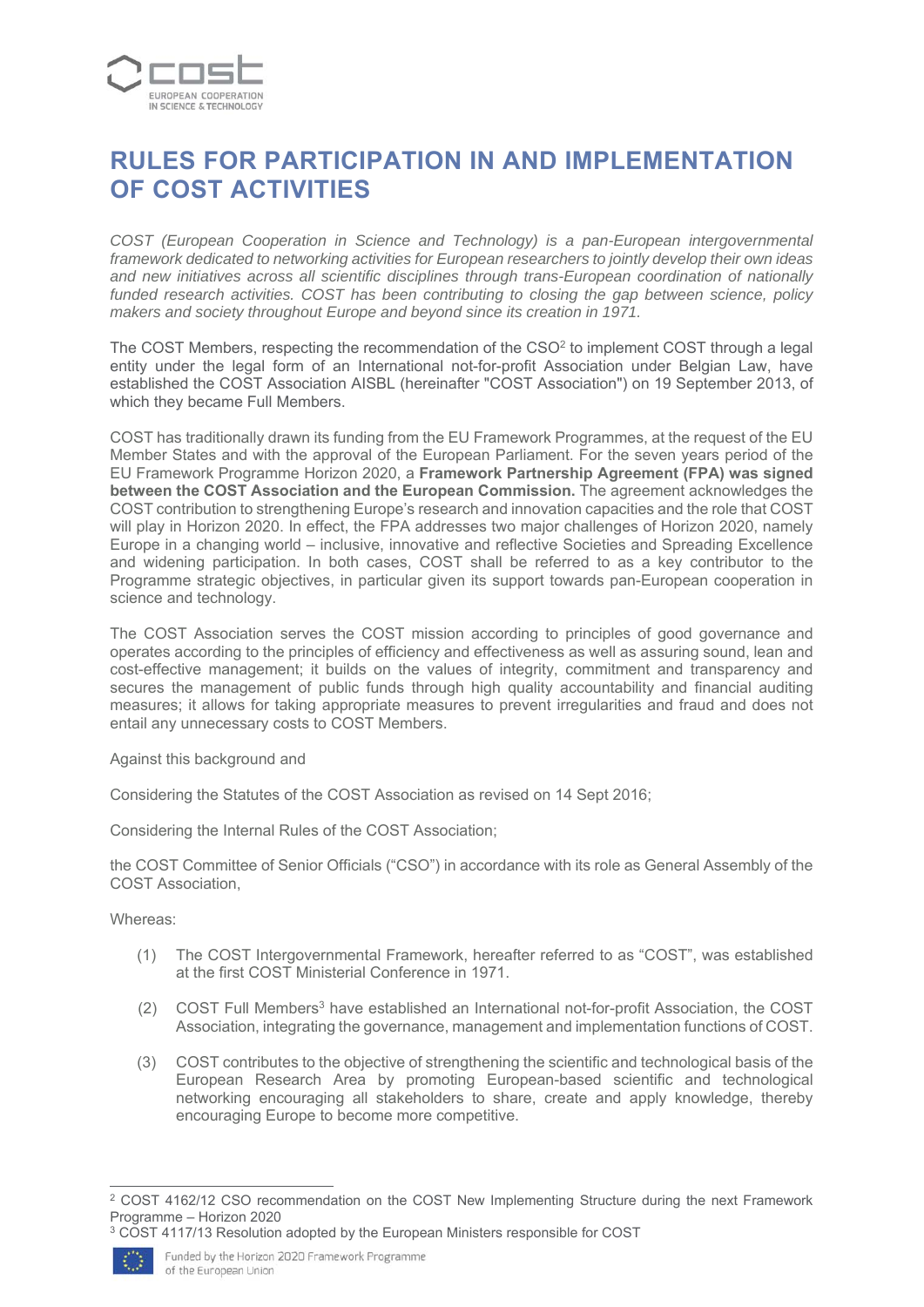

- (4) COST shall be open to all fields in science and technology and wishes to foster multi- and interdisciplinary, aiming notably to enable breakthrough scientific developments leading to new concepts, services and products.
- (5) COST shall be supported by the European Union (EU) Framework Programme promoting research and innovation activities and fostering better exploitation of the industrial potential of policies of innovation, research and technological development in the European Research Area.
- (6) COST activities shall be implemented in accordance and in compliance, where applicable, with the EU Financial Regulation (Regulation (EU, Euratom) No 966/2012 of the European Parliament and of the Council) and its Rules of Application (Commission Regulation (EU, Euratom) No1268/2012) or any subsequent regulation.
- (7) The set of "COST Implementation Rules" should provide a coherent, comprehensive and transparent frame to ensure efficient and harmonised implementation of activities, as well as ease access for all potential stakeholders, by promoting and facilitating participation from a wide range of researchers, engineers and scholars from universities, research centres, companies, as well as other relevant stakeholders (in particular small and medium-sized enterprises (SMEs), and legal entities.
- (8) For the benefit of Action Participants the COST Implementation Rules should be robust, stable and consistent and should focus on the best interest of research communities and foster mutual trust in their networking activities.
- (9) The overall challenge for COST should be to foster a common pan-European effort governed by the COST key principles of supporting excellence, being open and inclusive by fostering new ideas, sharing knowledge and being output orientated. This should enable COST to build capacity among high-quality scientific research communities by identifying excellent researchers all through Europe; leverage of national research investments; address issues of global relevance and increase the impact of science and technology on policy makers, regulatory bodies and national decision makers.
- (10) COST should promote participation of all COST Members in COST activities and should encourage European regions to develop their capacities and strengthen excellence.
- (11) COST should further encourage participation of young talents and next generation leaders in science and technology, promote working opportunities for early career investigators as well as younger researchers, and ensure gender balance.
- (12) COST should support integration of scientific research communities and increase the contribution of participants from identified Inclusiveness Target Countries in COST activities.
- (13) COST should allow international cooperation, on the basis of ascertained mutual benefit, through the participation of researchers or any relevant stakeholder from non-COST Countries (COST Near Neighbour Countries and from International Partner Countries) in COST activities.
- (14) COST should allow the participation of EU Institutions, bodies, offices and agencies, European RTD organisations and International Organisations in COST activities.
- (15) COST should implement Ethical Principles and Values as depicted in its Code of Conduct determining ethical working principles overreaching all actors and activities.
- (16) COST should provide funding for activities of relevance for fulfilling the COST mission and achieving COST objectives, more particularly for COST Actions, the COST networking instrument.
- (17) COST should fund networking activities in the field of science and technology destined only for peaceful purposes; any funding of activities related to sensitive technology development, armament or defence-oriented research should be avoided. COST should support activities carried out in compliance with fundamental ethical principles.

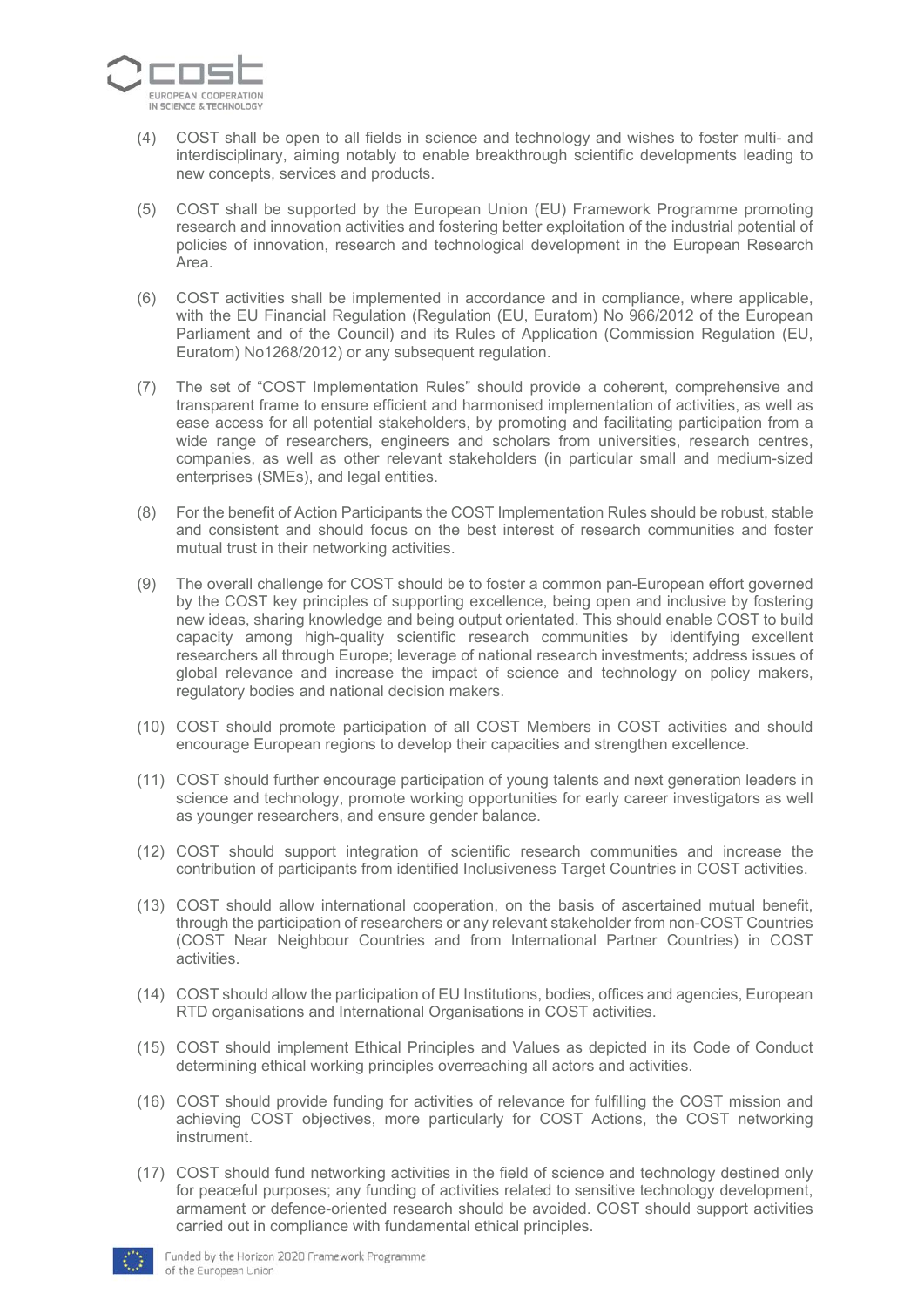

- (18) COST should establish rules and procedures to govern the submission, evaluation, selection and approval of proposals for COST Actions and other activities where appropriate.
- (19) COST should foresee appropriate scientific and technological monitoring and follow-up in view of assessing the results, outcomes and impacts of COST Actions and other activities.
- (20) COST should establish the frame for a proper impact analysis and comprehensive statistics of participation in COST Actions and other activities as well as results and outcomes.
- (21) COST should encourage the use, dissemination and exploitation of research results while, where appropriate, giving particular attention to confidential data and protection of intellectual property generated through COST activities, in particular through COST Actions. COST activities should not contribute to distortions in access to markets or development of monopolies.
- (22) COST should promote Open Access and encourage availability of results published thanks to COST funding and thereby contributing to boost worldwide visibility of European science and technology.
- (23) COST should define a Communication Plan to improve its branding, demonstrate a differentiated positioning of COST and promote strong awareness in the European Research Area.
- (24) COST should have the means to conduct strategic initiatives to enforce and reinforce its influence in chosen policy priorities aiming at concrete, structuring impact at the national and European decision-making environment.
- (25) COST should protect EU financial interests and ensure sound financial management. COST shall be aware that the EU auditing procedures apply.

The CSO has adopted the present "Rules for Participation in and Implementation of COST activities", hereinafter referred to as the "COST Implementation Rules".

#### **SUBJECT MATTER AND SCOPE**

This decision lays down the basic principles and general rules for the participation, implementation and management of COST activities, in short, the "COST Implementation Rules".

The COST Implementation Rules are composed of a main set of principles and rules for the operational, financial and administrative management of the COST networking instrument, the COST Action.

The COST Implementation Rules also lay down the main principles and rules concerning the other COST activities, including COST cooperation with non-COST Countries and Specific Organisations, as well as strategic initiatives and communication activities.

In addition to the framework conditions laid down in the present document, there are also specific rules that shall further define and govern the functioning and management of COST activities, as described below.

#### **HIERARCHY OF THE SET OF COST IMPLEMENTATION RULES**

The set of COST Implementation Rules shall be divided into three levels:

The first level encompasses the present "COST Rules for Participation in and Implementation of COST Activities". They define the main principles applying to the participation in and implementation of COST activities and establish the main channels of articulation between the set of COST Implementation Rules. They take precedence over all other rules dealing with COST activities, including those related to COST Actions. They are CSO decisions.

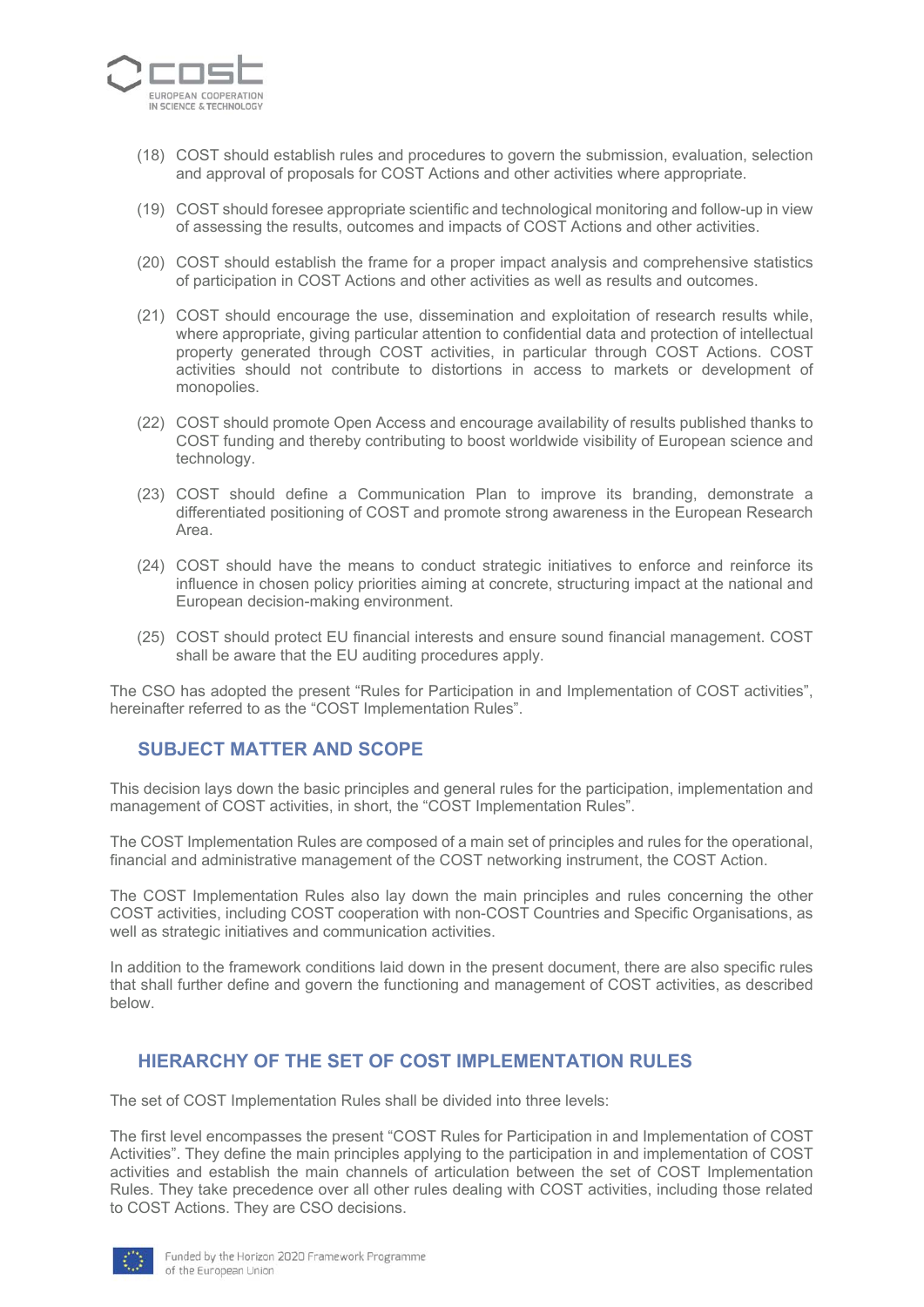

The second level encompasses the rules that further develop on the principles and rules contained in the present COST Implementation Rules concerning the implementation of COST activities. They include the rules on the submission, evaluation, selection and approval of proposals for COST Actions, rules related to management, monitoring and final assessment of COST Actions, rules on participation of Non-COST countries and specific organisations, rules dealing with the implementation of Communication activities and strategic initiatives. Finally, they define the subject matter of the third level of the set of COST Implementation Rules. This second level of rules may not contravene the principles and rules defined in the present document. In case of any contradiction, the "COST Rules for Participation in and Implementation of COST Activities" shall prevail. They are CSO decisions.

The third level of the rules encompasses the COST Vademecum describing the financial rules as well as Guidelines that have as function to further detail and explain in a user-friendly language the second level of rules. They aim at facilitating the implementation of COST activities by the broad range of COST actors. They regulate only on subject matters identified by the first and second level rules and may not contravene the principles and rules defined in the first and second levels of rules. In case of any contradiction, the "COST Rules for Participation in and Implementation of COST Activities" and any second level rules shall prevail. They are approved by the Executive Board.

COST rules, approved before the present COST Implementation Rules, that do not contravene them or rule on matters not covered by the present set of COST Implementation Rules, shall continue to apply until new rules on the same subject matter are approved.

In exceptional circumstances, duly justified in the superior interest of COST, the CSO may adopt specific provisions deviating from the present rules.

#### **DEFINITIONS**

For the purpose of this Decision, the following definitions shall apply:

- 1. COST Member: means the COST Full Members, the COST Cooperating Members and COST Partner Members.
- 2. COST Full Member: means any European State as depicted under article 6 of the Statutes of the COST Association having joined the COST Association by approval of the COST Association Statutes.
- 3. COST Cooperating Member: means any Non-European State fulfilling the conditions stated under article 7 of the Statutes of the COST Association admitted to the COST Association as a COST Cooperating Member.
- 4. COST Partner Member: means any State fulfilling the conditions stated under article 8 of the Statutes of the COST Association admitted to the COST Association as a COST Partner Member.
- 5. Non-COST Countries: means States that are not COST Members.
- 6. COST Inclusiveness Target Countries (ITC): means COST Full or Cooperating Members that fulfil the Horizon 2020 widening eligibility conditions being either an EU Member State or an Associated Country to the EU Framework Programme.
- 7. EU bodies, offices and agencies: means any body so defined in accordance with the Treaties on European Union and on the functioning of the European Union established in the EU to accomplish specific tasks of a legal, technical and/or scientific nature in a given policy field and to support the EU Member States.
- 8. European RTD Organisations: means the intergovernmental scientific research organisations whose members are States, the majority of which are COST Full Members.
- 9. International Organisation: means any Intergovernmental Organisation governed by international law. Organisations qualifying under the present Decision as European RTD Organisations or EU bodies, offices or agencies shall not be considered International Organisation in COST framework.

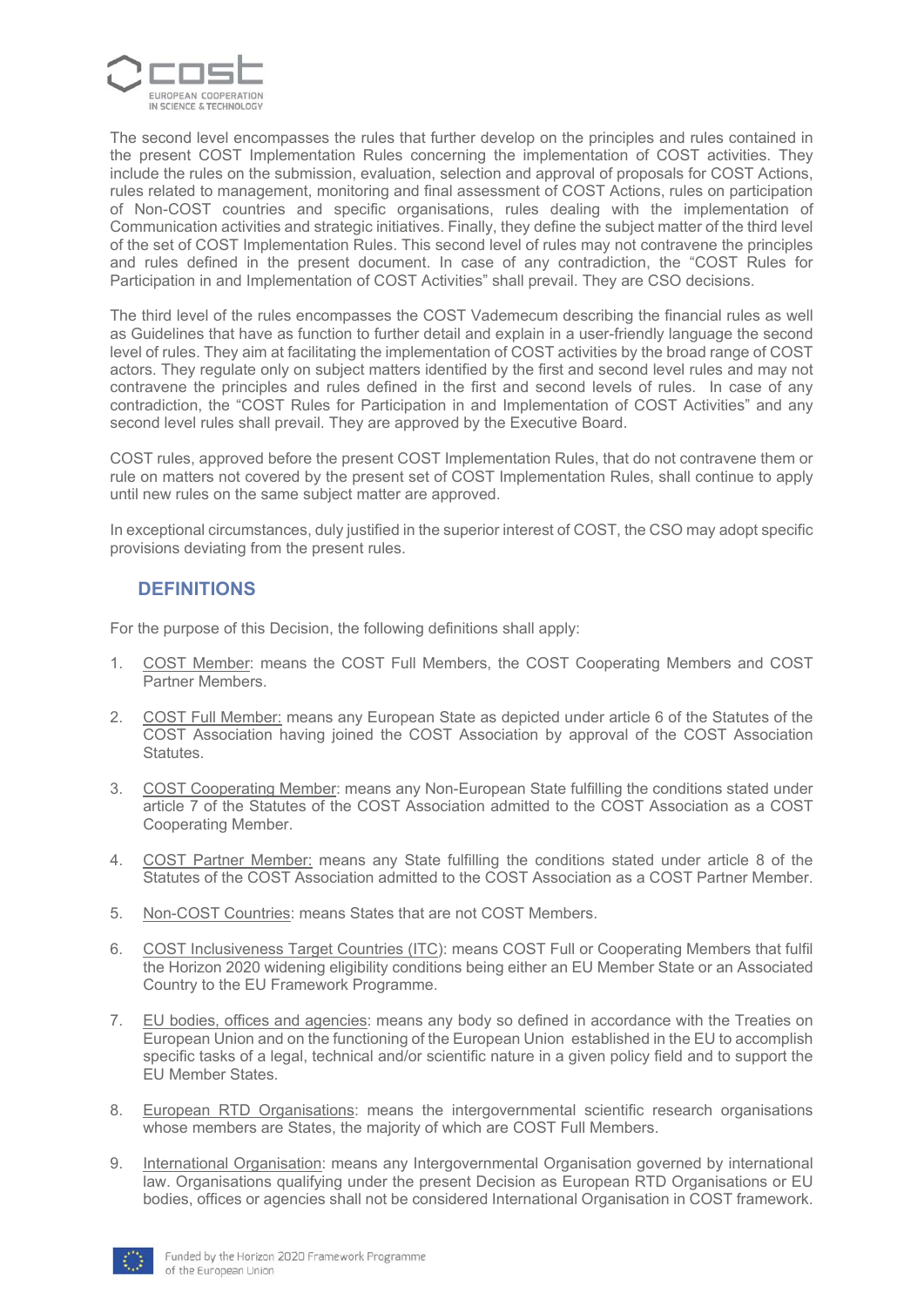

- 10. COST National Coordinator (CNC): means the individuals appointed by COST Full or Cooperating Members in charge of confirming the participation of their COST Member to a COST Action by means of the acceptance of the Action's Memorandum of Understanding and nominating the Action Management Committee members of their COST Member as well as the experts from their COST Member to be part of the pool of Experts for the Review Panels.
- 11. Scientific Committee (SC): means the committee composed of independent, internationally renowned, high-level experts, one per COST Full or Cooperating Member, appointed by the Committee of Senior Officials (CSO).
- 12. Open Call for proposals: means the official announcement/publication with the description of the objectives and criteria required for COST Action proposals to be evaluated and selected. The Open Call allows submitting proposals on a continuous basis; the publication indicates the Collection Dates.
- 13. Collection Date: means the final date when the proposals for new COST Actions submitted during a certain period are gathered and sent for evaluation.
- 14. Main Proposer: means the representative of a network of proposers who submit a proposal for a COST Action in response to the Open Call.
- 15. Funding Scheme: means the mechanism governing the administrative and financial management of a COST Action grant.
- 16. COST Action or Action: means the COST pan-European networking instrument allowing their participants to develop jointly their ideas and new initiatives in a field or topic of common interest.
- 17. Action's Memorandum of Understanding (MoU): means the agreement accepted by a minimum of seven (7) different COST Full or Cooperating Members describing the Action objectives. This document has to be accepted by any additional COST Full or Cooperating Members joining the Action.
- 18. COST Action Grant Agreement (AGA): means the agreement between the COST Association and the Grant Holder that governs the administrative and financial implementation of the COST Action.
- 19. Grant Holder: means the legal entity responsible for the administrative and financial implementation of the COST Action.
- 20. Action Participant: means any person being an Action MC member, an Action MC substitute, an Action MC Observer, a Working Group member or an Ad hoc Participant.
- 21. Early Career Investigator (ECI): means a researcher in the time span of up to 8 years after the date of obtaining the PhD/doctorate (full-time equivalent).
- 22. Action Management Committee (Action MC): means the group of representatives of the COST Full or Cooperating Members having accepted the MoU. They are in charge of the coordination, implementation, and management of an Action's activities as well as supervising the appropriate allocation and use of the COST funding with a view to achieving the Action's scientific and technological objectives. They are nominated by the CNC.
- 23. Management Committee Observers (MC Observers): means representatives from COST Partner Members, Non-COST Countries or Specific Organisations present at the Action MC.
- 24. Working Group: means a group of Action Participants whose activity, composition and leadership shall be defined by the Action MC in order to achieve the Action objectives.
- 25. Ad hoc Participants: means individuals selected, as necessary, by the Action MC to contribute to the COST Action activities towards the achievement of the COST Action objectives.
- 26. Invited Speakers: means specialists who are not COST Action Participants but can partake in one COST Action meeting and one Training School throughout the lifetime of the COST Action.

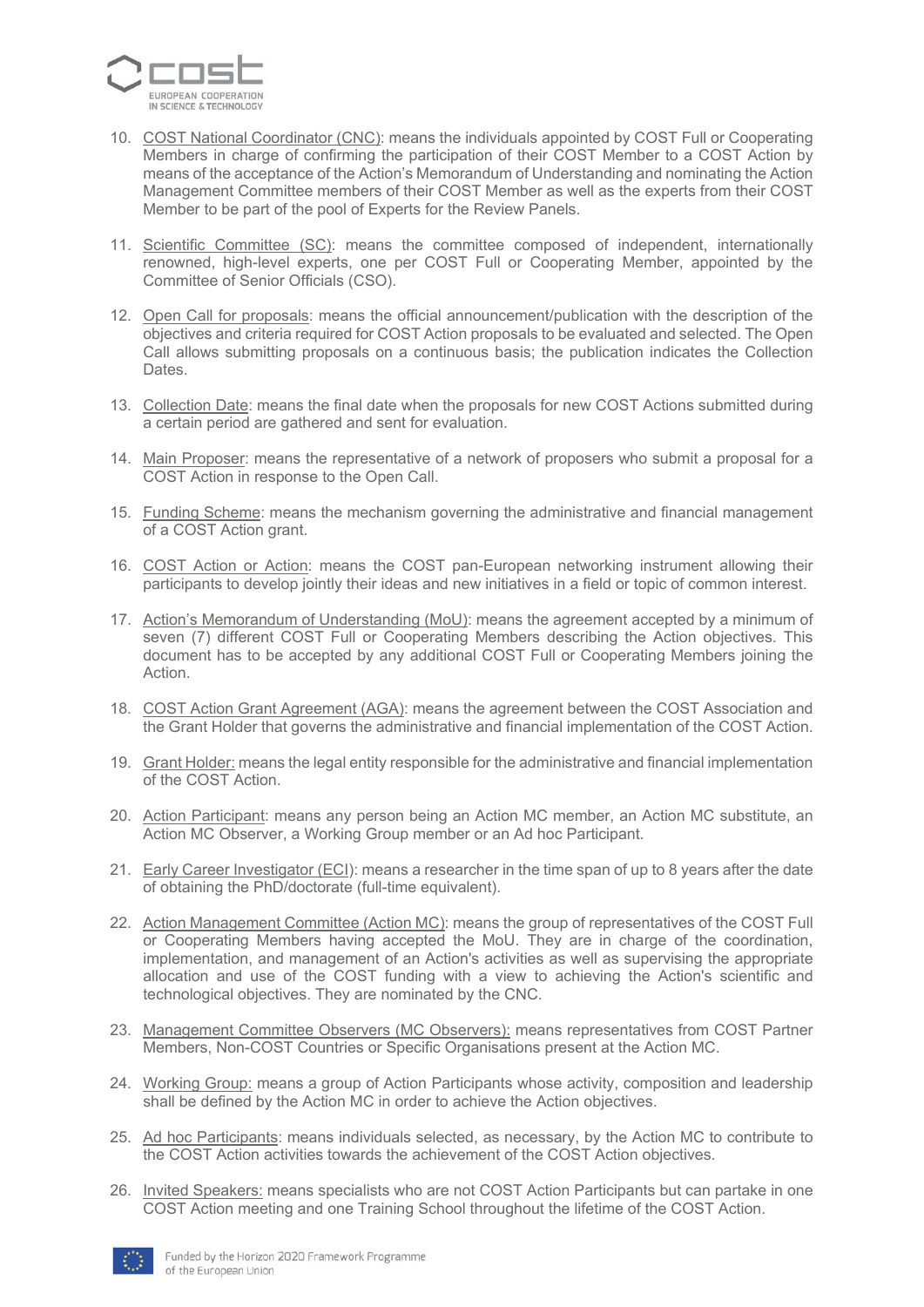

- 27. Dissemination: means the public disclosure of COST Action's results and/or outcomes by any appropriate means (other than resulting from protecting or exploiting the results), including by scientific publications in any media.
- 28. Specific Organisations: The European Commission, EU bodies, offices and agencies, the European RTD Organisations and International Organisations.
- 29. Younger Researcher: means a researcher under the age of 40.

## **1. PRINCIPLES GOVERNING COST ACTIVITIES**

All COST activities shall be properly implemented, closely monitored and appropriately assessed to ensure a proper execution and suitable dissemination. They include all those arising from COST Actions, as well as those related to international cooperation, communication activities and strategic initiatives.

Rigorous implementation shall guarantee proper execution, best performance and suitable completion of COST activities.

Fairness, transparency, openness, excellence and inclusiveness shall govern the rules for the submission, evaluation, selection and approval procedures of proposals for COST Actions and Activities.

Appropriate management and monitoring shall contribute to quality implementation and provide for regular follow-up, supervision and efficiency in the implementation of COST Actions and activities. Monitoring shall contribute to effective assessment during and at the end of COST Actions and contribute to guarantee the high-quality results and outcomes expected from COST activities.

COST shall make the best endeavours to avoid conflict of interest.

All individuals involved in COST activities, including COST Actions, shall commit to confidentiality of data identified as confidential.

COST shall endeavour to avoid any prejudice in respect of nationality, age and gender throughout all COST activities.

Mutual trust shall be promoted in interactions between the different actors of COST and between COST and the scientific and technological communities, what shall contribute to increased efficiency in the implementation of COST policies and activities.

Timely dissemination shall foster spreading of new knowledge, as well as increased outreach and visibility of COST activities.

COST may, in line with its aim and in order to reach its objectives, develop pilot projects to the benefit of the scientific community, in line with COST positioning in the European Research Area. Such projects shall follow specific rules and guidelines and shall receive appropriate dissemination.

COST activities should respect fundamental rights and observe the principles acknowledged in particular by the by the Charter of Fundamental Rights of the European Union. Such actions should be in conformity with any legal obligation including international law and with ethical principles, which include avoiding any breach of research integrity.

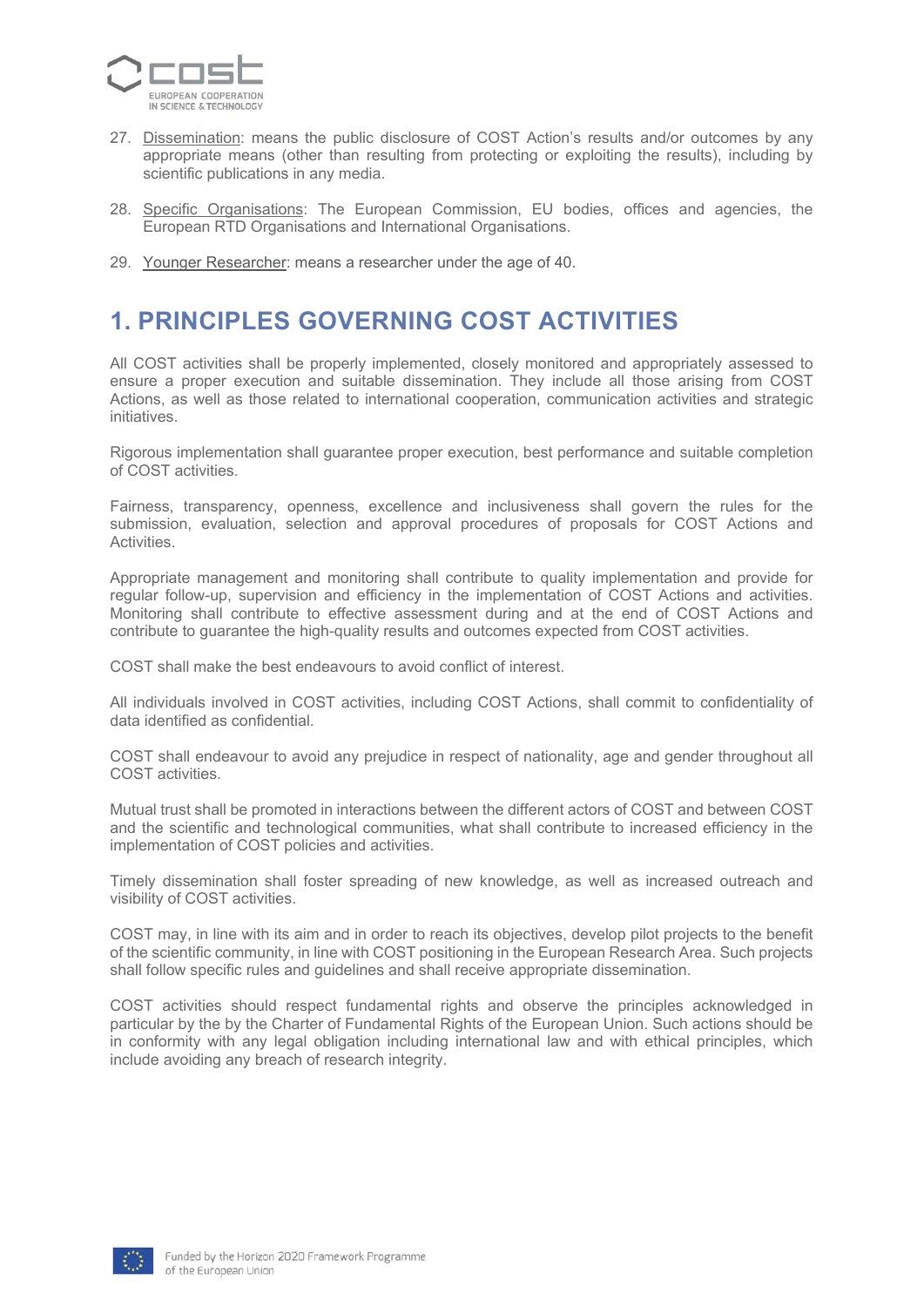

## **2. RULES RELATED TO THE IMPLEMENTATION OF COST INTERNATIONAL COOPERATION**

The COST International Cooperation shall be implemented throughout COST activities and shall follow the dedicated rules and procedures under "Rules for Participation of Non-COST countries and Specific Organisations"4.

## **3. RULES RELATED TO THE IMPLEMENTATION OF COMMUNICATION ACTIVITIES**

The COST Communication Strategy shall define the communication objectives and the positioning of COST in its competitive frame of reference. It shall describe the key communication messages, main target groups, communication channels and tools, thus contributing to the visibility and credibility of COST activities.

The COST Communication Strategy shall be implemented through dedicated rules and procedures for their identification and operation.

### **4. RULES RELATED TO THE IMPLEMENTATION OF THE STRATEGIC INITIATIVES**

COST shall conduct strategic initiatives allowing for the implementation of concrete, structuring contributions on the most important Policy priorities for COST and supporting COST in achieving its vision and strategic goals.

The Strategic Initiatives shall be implemented through dedicated rules for their identification and operation.

## **5. RULES APPLYING TO COST ACTIONS**

The rules applying to COST Actions contain the conditions for participation in a COST Action, the procedures related to the submission, evaluation, selection and approval of proposals for COST Actions, the set of COST implementation rules for the management, monitoring and final assessment of COST Actions 5 and 6.

#### **5.1. PARTICIPATION IN A COST ACTION**

COST Action shall be a pan-European network instrument allowing its participants from COST Members to develop jointly their ideas and new initiatives in a given field or topic of common interest. They leverage nationally or otherwise funded research activities. They are open to researchers, engineers and scholars or other stakeholders from non-COST countries or Specific Organisations.

#### **PARTICIPATION OF COST FULL AND COOPERATING MEMBERS**

COST Actions shall be initiated by COST Full or Cooperating Members which, in order to participate in a COST Action, shall formally accept the Action's Memorandum of Understanding (MoU).

Action MC members shall be affiliated to a university, research centre, company or other relevant legal entity and shall adhere to the set of COST Implementation Rules and COST Vademecum.



<sup>&</sup>lt;sup>4</sup> "Rules for Participation of Non-COST countries and Specific Organisations"

<sup>&</sup>lt;sup>5 "</sup>COST Action Proposal Submission, Evaluation, Selection and Approval" 6 "COST Action Management, Monitoring and Final Assessment"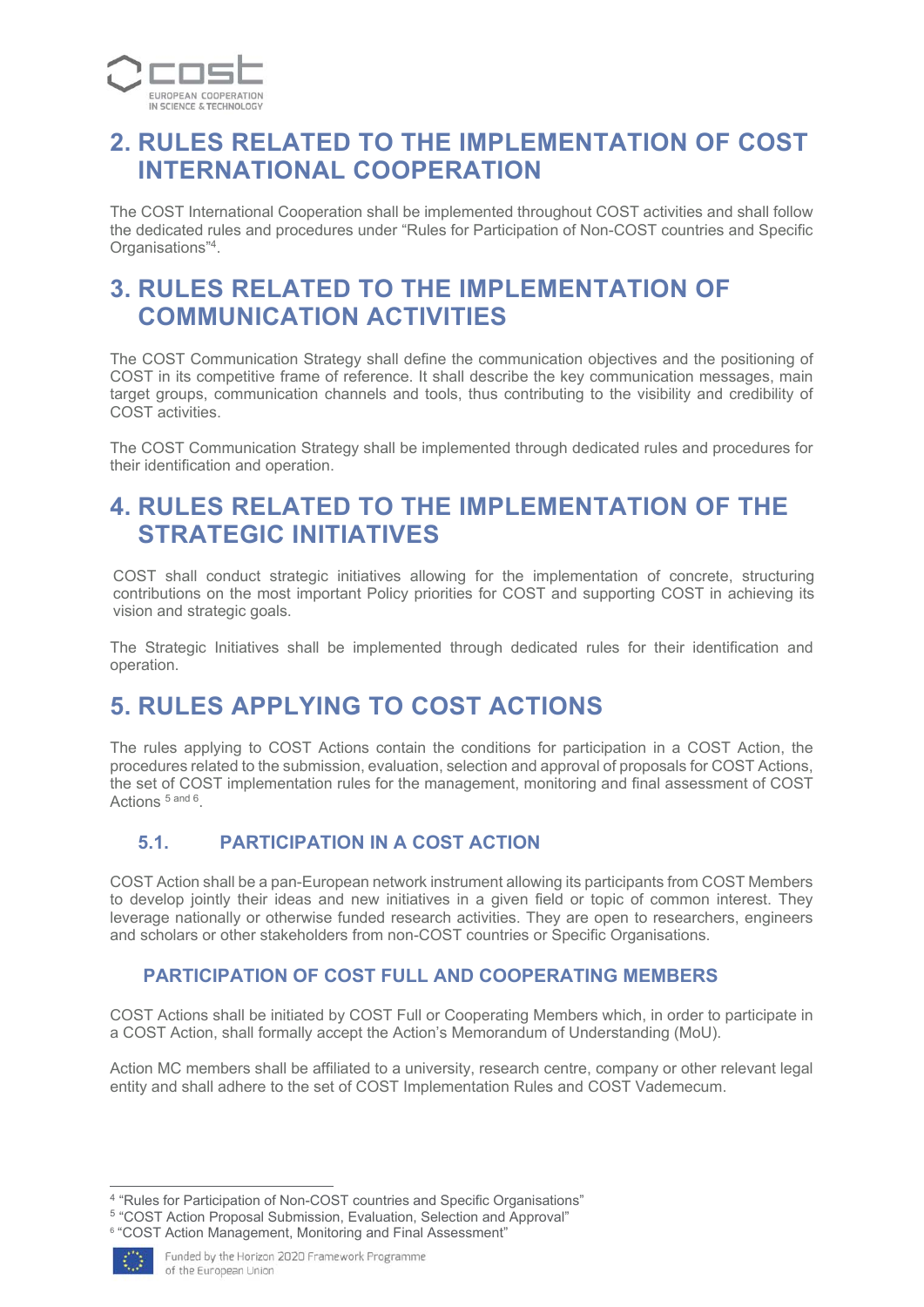

#### **PARTICIPATION OF COST PARTNER MEMBERS**

In order to participate in COST Actions, COST Partner Members shall formally accept the Action's Memorandum of Understanding (MoU).

#### **PARTICIPATION OF NON-COST COUNTRIES**

Researchers, engineers and scholars or other stakeholders in non-COST Countries, affiliated to universities, research centres, companies or other relevant legal entities, may participate in a COST Action on the basis of ascertained mutual benefit.

COST shall encourage the cooperation with COST Near Neighbour Countries by supporting the participation of researchers, engineers and scholars and other stakeholders in the COST Actions.

#### **PARTICIPATION OF SPECIFIC ORGANISATIONS**

COST shall allow and encourage the participation of European RTD Organisations in COST Actions when appropriate<sup>7</sup>.

The European Commission and EU bodies, offices and agencies may participate in COST Actions.

International Organisations may participate in a COST Action when specific added value is demonstrated.

#### **5.2. SUBMISSION, EVALUATION, SELECTION, AND APPROVAL OF PROPOSALS FOR COST ACTIONS**

COST shall adopt and publish rules governing the submission of proposals for new COST Actions, as well as the related evaluation, selection and approval procedures according to international best practices. These procedures shall reflect the principles of trans-nationality, fairness, transparency, openness, excellence and inclusiveness. COST shall undertake appropriate measures in view of avoiding conflict of interest in the evaluation procedure.

Proposals for new COST Actions shall be submitted via the continuous COST Open Call. Proposals shall be submitted, evaluated, selected and approved based on the criteria set out in the "COST Action Proposal Submission, Evaluation, Selection and Approval"8.

Proposals for new COST Actions shall be prepared by a network of proposers, represented by a Main Proposer, from at least seven (7) COST Full or Cooperating Members amongst which a minimum number shall be from COST Inclusiveness Target Countries as detailed in Annex I.

Individuals from non-COST Countries may be part of a network of proposers for proposals for new COST Actions.

The European Commission, EU bodies, offices and agencies and European RTD Organisations may also be part of a network of proposers for proposals for new COST Actions.

COST shall appoint independent external experts to assist with the evaluation of proposals for COST Actions.

Proposals contravening fundamental ethical principles or not fulfilling the conditions described in the set of COST Implementation Rules shall be excluded from the evaluation.

The COST Administration is free to require any documentation that might be considered useful in this regard. The list of newly approved European RTD Organisations shall be reported to the CSO once a year. 8 "COST Action Proposal Submission, Evaluation, Selection and Approval"



-

<sup>&</sup>lt;sup>7</sup> The Director of the COST Administration or the staff member or group of staff members of the COST Administration that the Director designates to do so shall assess the qualification as European RTD Organisation on a case by case basis.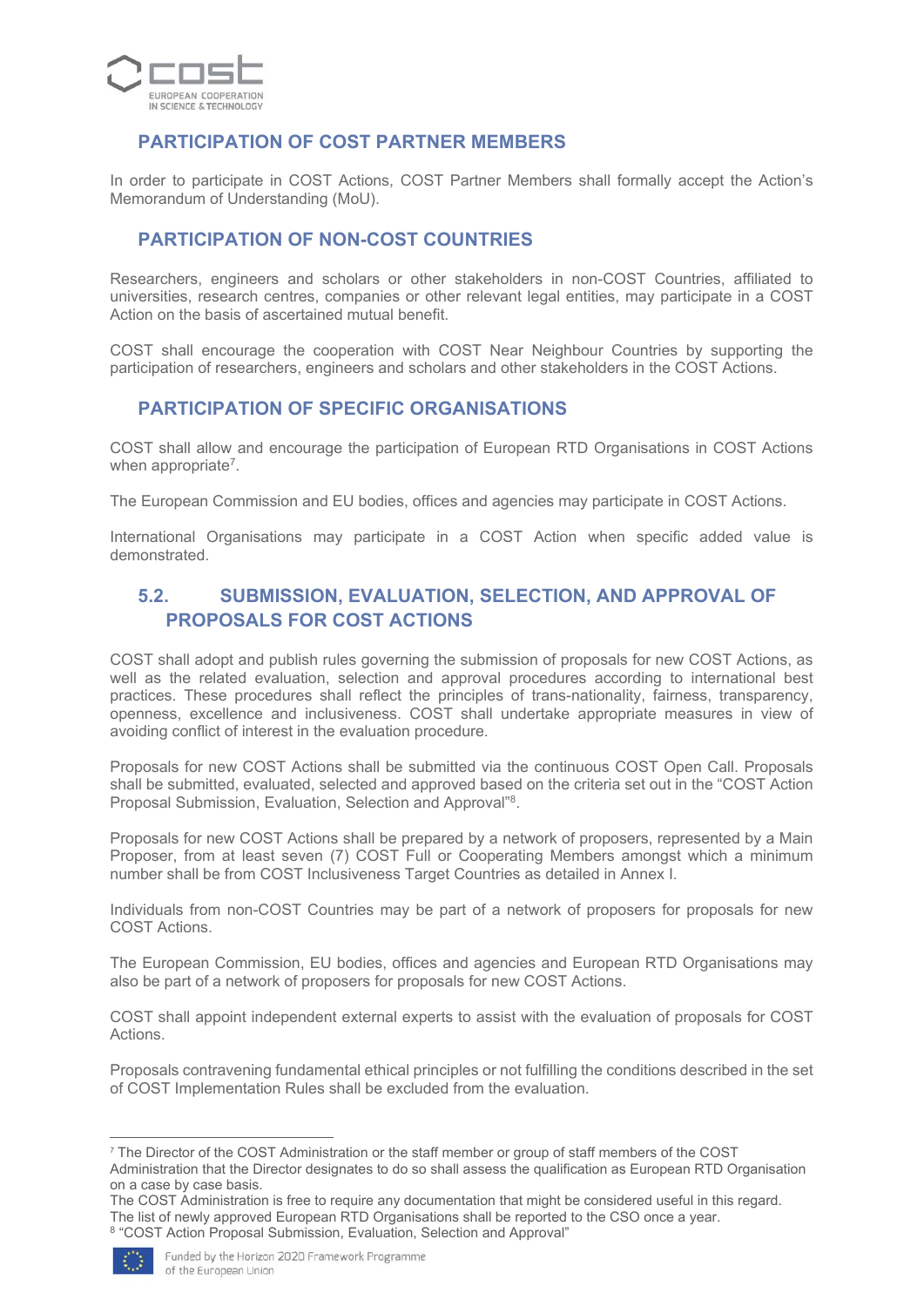

Selected proposals shall be approved by the CSO.

#### **5.3. MANAGEMENT, MONITORING AND ASSESSMENT OF COST ACTIONS**

#### **MANAGEMENT OF A COST ACTION**

The COST Action shall be governed by legal, ethical, contractual and administrative rules and principles in compliance with best scientific stewardship and the set of COST Rules.

For each new COST Action a multilateral agreement, the Action MoU, shall be prepared on the basis of the approved proposal describing the Action's scientific and technological objectives and the added value of networking.

The Action MoU shall be accepted by at least seven (7) different COST Full or Cooperating Members within the six months following the CSO approval of the Action. By accepting the MoU, a COST Member confirms that activities to be covered by the Action shall rely on research funding provided by national authorities or other sources. Accepting the MoU implies acceptance of the set of COST Implementation Rules.

An Action Management Committee (Action MC) shall be responsible for the coordination and management of the Action activities. The Action MC shall be composed of representatives of COST Members (maximum two MC Members per COST Full or Cooperating Member). The Action MC shall elect an Action Chair at its first meeting, who shall be responsible for coordinating the Action MC activities as well as an Action Vice-Chair. Other key leadership positions required for achievement of the Actions' objectives and the implementation of the networking tools shall be elected at the first possible opportunity.

One of the key leadership positions in the Action management (e.g. Action Chair, Vice-Chair, Working Group Leader, Grant Holder Scientific Representative, STSM Coordinator, Science Communication Manager) shall be reserved for a representative of a COST Inclusiveness Target Country. The present paragraph shall apply for COST Actions deriving from open calls starting at the open call 2017-1.

COST Actions shall be implemented through a set of networking tools such as meetings (Action MC meetings, Working Groups, workshops, conferences), Short-Term Scientific Missions (STSMs), Training Schools and Dissemination activities.

The reimbursement of expenses incurred by Action Participants, other than those incurred by the Action MC Members, depends on the fulfilment of the COST eligibility criteria for reimbursement<sup>9</sup> and shall be always subject to the availability of COST funds.

#### **MONITORING AND FINAL ASSESSMENT OF A COST ACTION**

COST Actions shall be monitored during implementation and shall be assessed at Action end. The objective of the monitoring and assessment shall be to identify and document the overall COST Action performance. This shall contribute to identify on a regular basis relevant results and outcomes and maximise the potential impact of COST Actions.

#### **DISSEMINATION OF RESULTS AND OUTCOMES, INTELLECTUAL PROPERTY AND OPEN ACCESS**<sup>10</sup>

COST shall encourage the dissemination of any results and outcomes generated by COST Actions.

<sup>10</sup> Detailed information on dissemination may be found in the COST Vademecum and COST Guidelines for the Dissemination of COST Action Results and Outcomes



-

<sup>9</sup> Detailed information may be found in the COST Vademecum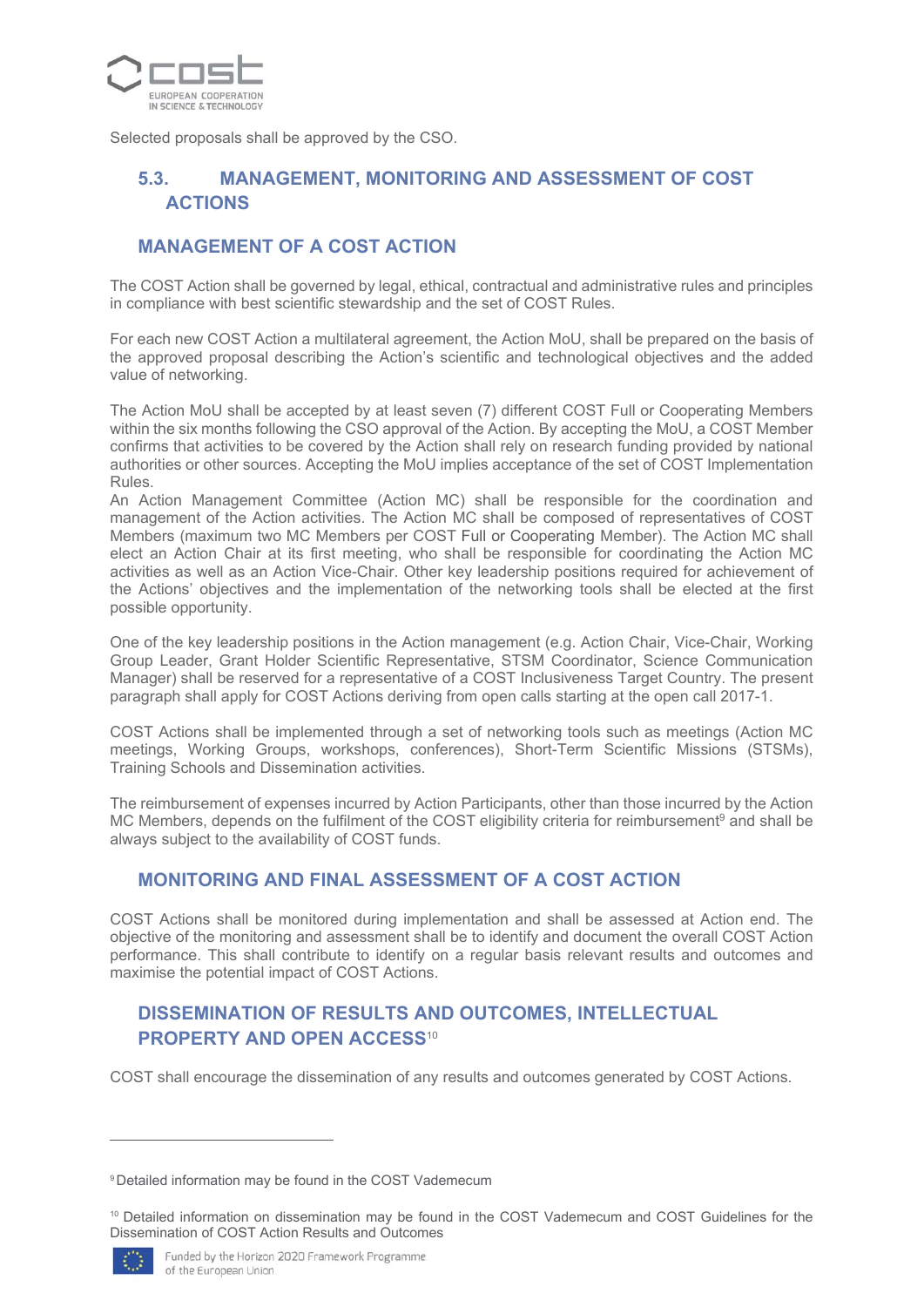

Each Action shall facilitate and promote the sharing of its results and outcomes to maximise the benefit that COST Actions may produce in terms of advancing scientific, technological or social knowledge as well as the added value generated by networking at pan-European level and beyond.

Dissemination activities related to COST Actions results and outcomes shall be compatible with the protection of Intellectual Property that may derive from activities, any confidentiality obligations and the legitimate interests of the owners of the knowledge that was used for the production of the Action results and outcomes.

COST Actions shall favour Open Access to results and outcomes published thanks to COST funding. Specific provisions linked to the management, sharing or exploitation of Intellectual Property that may rise from a COST Action shall be defined by the respective Action Participants, and lies within their sole discretion/responsibility.

COST shall encourage the protection of Intellectual Property when generated by a COST Action and recommend all stakeholders concerned to take necessary action at the earliest possible stage. Such provisions should take into consideration the need for protecting the Action Participants' legitimate interests.

### **6. FUNDING SCHEMES FOR MANAGEMENT OF COST ACTIONS**

COST Actions shall be funded notably through the COST Decentralised management scheme, the COST Grant System (CGS)11.

### **7. ELIGIBILITY AND REIMBURSEMENT OF EXPENSES RELATED TO COST ACTIVITIES**

In order to be considered eligible, expenses incurred during the implementation of COST activities including COST Actions shall meet the following criteria:

- **Exclusively related to COST activities, in particular COST Action networking tools or any other** activity decided by the CSO; eligible activities to be funded by COST shall be defined in the related set of COST Implementation Rules;
- **For COST** Actions, used for the sole purpose of achieving the scientific and technological objectives of the Action as set out in the Action's MoU.

Reimbursement rules and procedures shall follow the applicable set of COST Implementation Rules<sup>12</sup>.

The COST funding shall not give rise to profit.

## **8. FINANCIAL REPORTING, CONTROLS AND AUDITS OF COST ACTIVITIES**

All COST activities, including COST Actions, shall be budgeted and financial reports shall be delivered according to the relevant set of COST Implementation Rules.

The COST Association, the European Commission or the European Court of Auditors may conduct controls and audits on COST activities.

Each COST Action needs to submit financial reports regarding eligible expenses linked to its activities, as defined by the COST rules and in the terms of the COST Action Grant Agreement and related rules.

<sup>-</sup><sup>11</sup> "COST Action Management, Monitoring and Final Assessment", "COST Vademecum" 1<sup>2</sup> Detailed information may be found in the COST Vademecum

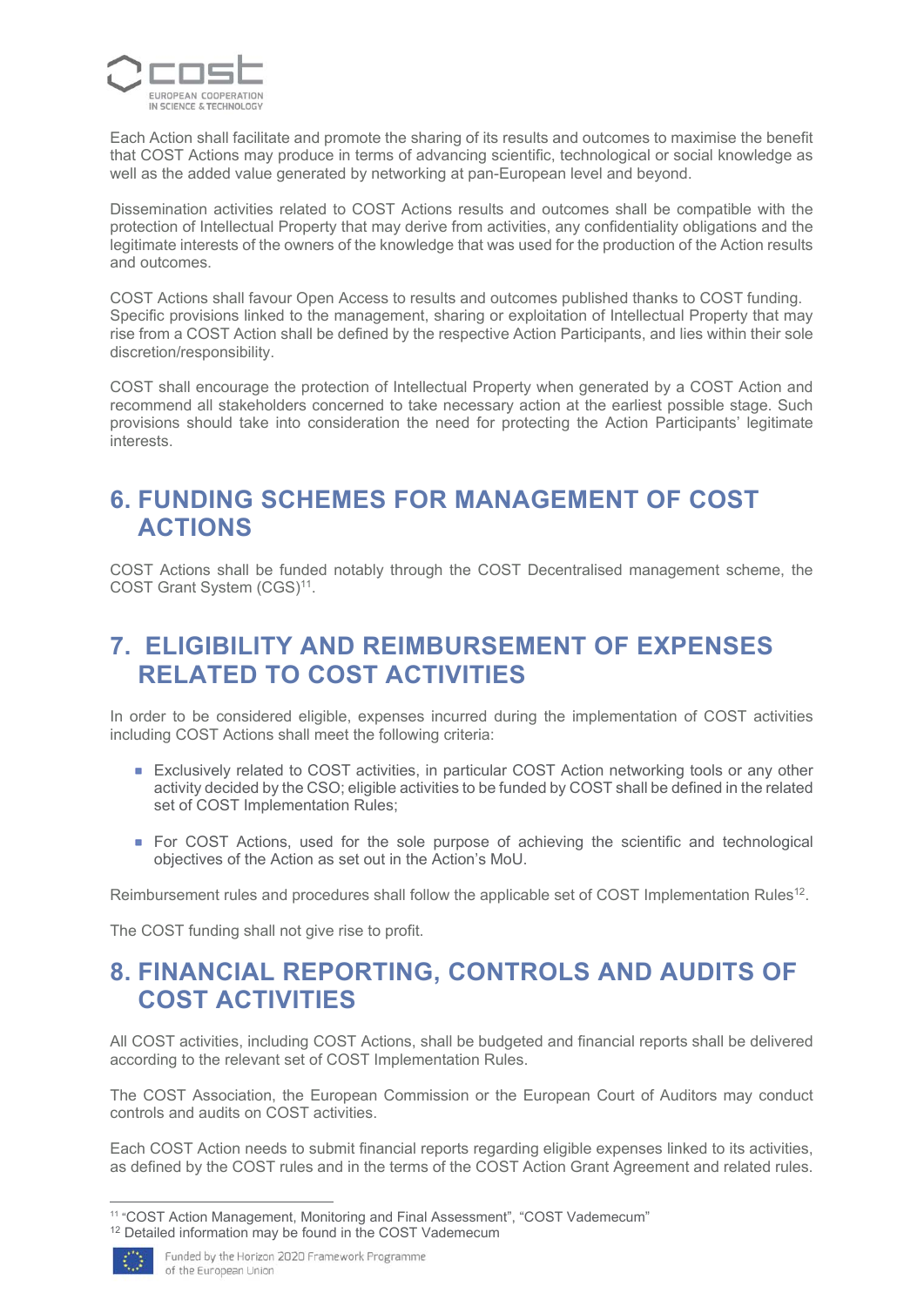

#### **FINAL AND TRANSITORY PROVISIONS**

The present Rules shall be binding in their entirety and directly applicable to all COST activities including COST Actions and Action Participants.

 $\mathcal{L}_\mathcal{L}$  , where  $\mathcal{L}_\mathcal{L}$  is the set of the set of the set of the set of the set of the set of the set of the set of the set of the set of the set of the set of the set of the set of the set of the set of the

Any change or derogations to the present Rules shall be subject to the approval of the CSO.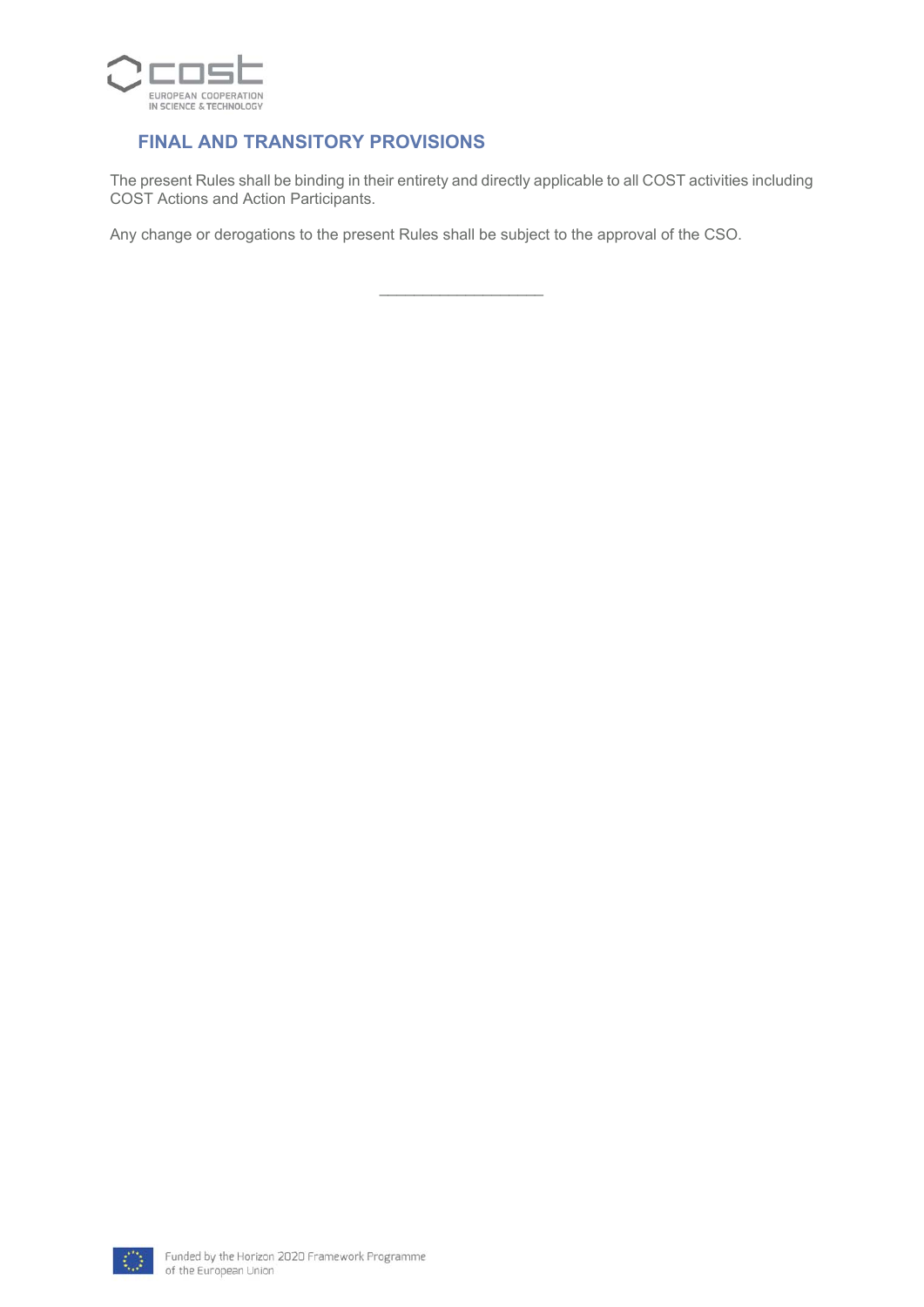

## **ANNEX I**

#### **COST FULL MEMBERS:**

Albania, Austria, Belgium, Bosnia and Herzegovina, Bulgaria, Croatia, Cyprus, Czech Republic, Denmark, Estonia, Finland, France, Germany, Greece, Hungary, Iceland, Ireland, Italy, Latvia, Lithuania, Luxembourg, Malta, Republic of Moldova, Montenegro, Netherlands, Republic of North Macedonia, Norway, Poland, Portugal, Romania, Serbia, Slovakia, Slovenia, Spain, Sweden, Switzerland, Turkey and United Kingdom.

#### **COST INCLUSIVENESS TARGET COUNTRIES:**

Inclusiveness Target Countries shall be defined in the Framework Partnership Agreement signed between the COST Association and the European Commission. COST Inclusiveness Target Countries shall be COST Full or Cooperating Members that fulfil the Horizon 2020 widening eligibility and admissibility conditions being either an EU Member State or an Associated Country to the EU Framework Programme.

The Horizon 2020 describes eligibility and admissibility conditions for a State as being below the 70% of the EU average of the EU Composite Indicator for Research Excellence13. It shall be used for the participation in Horizon 2020 Widening Actions and applies for "low RDI performing" EU Member States as well as for "low RDI performing" Associated Countries.

|                                                |                                                                                                                                                             | <b>COST Full Members</b>                                                                                                    |
|------------------------------------------------|-------------------------------------------------------------------------------------------------------------------------------------------------------------|-----------------------------------------------------------------------------------------------------------------------------|
| Inclusiveness Target<br>Countries, ITC<br>COST | <b>EU Member States</b>                                                                                                                                     | Associated Countries to Horizon 2020                                                                                        |
|                                                | Bulgaria, Cyprus, Czech<br>Republic,<br>Estonia, Croatia, Hungary, Lithuania,<br>Latvia, Luxemburg, Malta, Poland,<br>Portugal, Romania, Slovenia, Slovakia | Albania, Bosnia-Herzegovina, Montenegro, Republic of<br>Moldova, Republic of North Macedonia, Republic of<br>Serbia, Turkey |
|                                                |                                                                                                                                                             |                                                                                                                             |

<sup>&</sup>lt;sup>13</sup>See: EN Horizon 2020 Work Programme 2018-2020 15. Spreading Excellence and Widening Participation (pg 5):http://ec.europa.eu/research/participants/data/ref/h2020/wp/2018-2020/main/h2020-wp1820-sewp\_en.pdf



-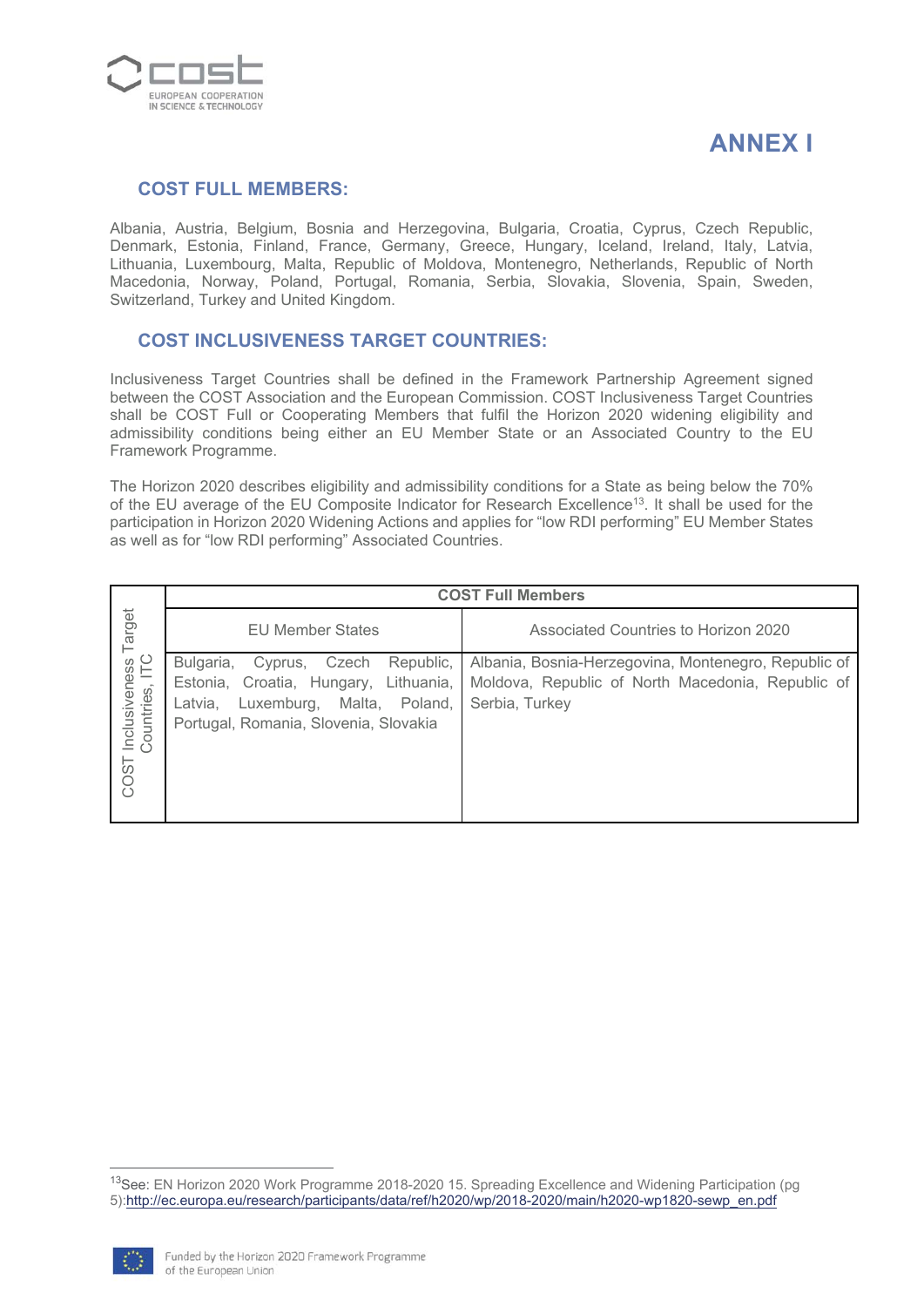

#### **REQUIRED MINIMUM NUMBER OF COST INCLUSIVENESS TARGET COUNTRIES PER NUMBER OF COST FULL OR COOPERATING MEMBERS REPRESENTED IN A PROPOSAL**

| Number of COST Full or     | Minimum number of ITC |
|----------------------------|-----------------------|
| <b>Cooperating Members</b> |                       |
| $\overline{7}$             | $\overline{4}$        |
| 8                          | 4                     |
| 9                          | 5                     |
| 10                         | $\overline{5}$        |
| $\overline{11}$            | $\overline{6}$        |
| 12                         | $\overline{6}$        |
| 13                         | $\overline{7}$        |
| 14                         | $\overline{7}$        |
| 15                         | 8                     |
| 16                         | 8                     |
| 17                         | 9                     |
| 18                         | $\overline{9}$        |
| 19                         | 10                    |
| 20                         | 10                    |
| 21                         | 11                    |
| $\overline{22}$            | $\overline{11}$       |
| 23                         | $\overline{12}$       |
| 24                         | 12                    |
| 25                         | 13                    |
| 26                         | 13                    |
| $\overline{27}$            | $\overline{14}$       |
| 28                         | 14                    |
| 29                         | 15                    |
| 30                         | 15                    |
| 31                         | 16                    |
| 32                         | 16                    |
| 33                         | 17                    |
| 34                         | $\overline{17}$       |
| 35                         | 18                    |
| 36                         | 18                    |
| $\overline{37}$            | 19                    |
| 38                         | 19                    |
| 39                         | $\overline{20}$       |

#### **COST COOPERATING MEMBER:**

Israel.

#### **COST NEAR NEIGHBOUR COUNTRIES:**

Algeria, Armenia, Azerbaijan, Belarus, Egypt, Georgia, Jordan, Kosovo<sup>14</sup>, Lebanon, Libya, Morocco, Palestine15, Russia, Syria, Tunisia and Ukraine.

<sup>&</sup>lt;sup>15</sup> This designation shall not be construed as recognition of a State of Palestine and is without prejudice to the individual positions of the Member States on this issue.



<sup>-</sup><sup>14</sup> This designation is without prejudice to positions on status, and is in line with UNSCR 1244/1999 and the ICJ Opinion on the Kosovo declaration of independence.